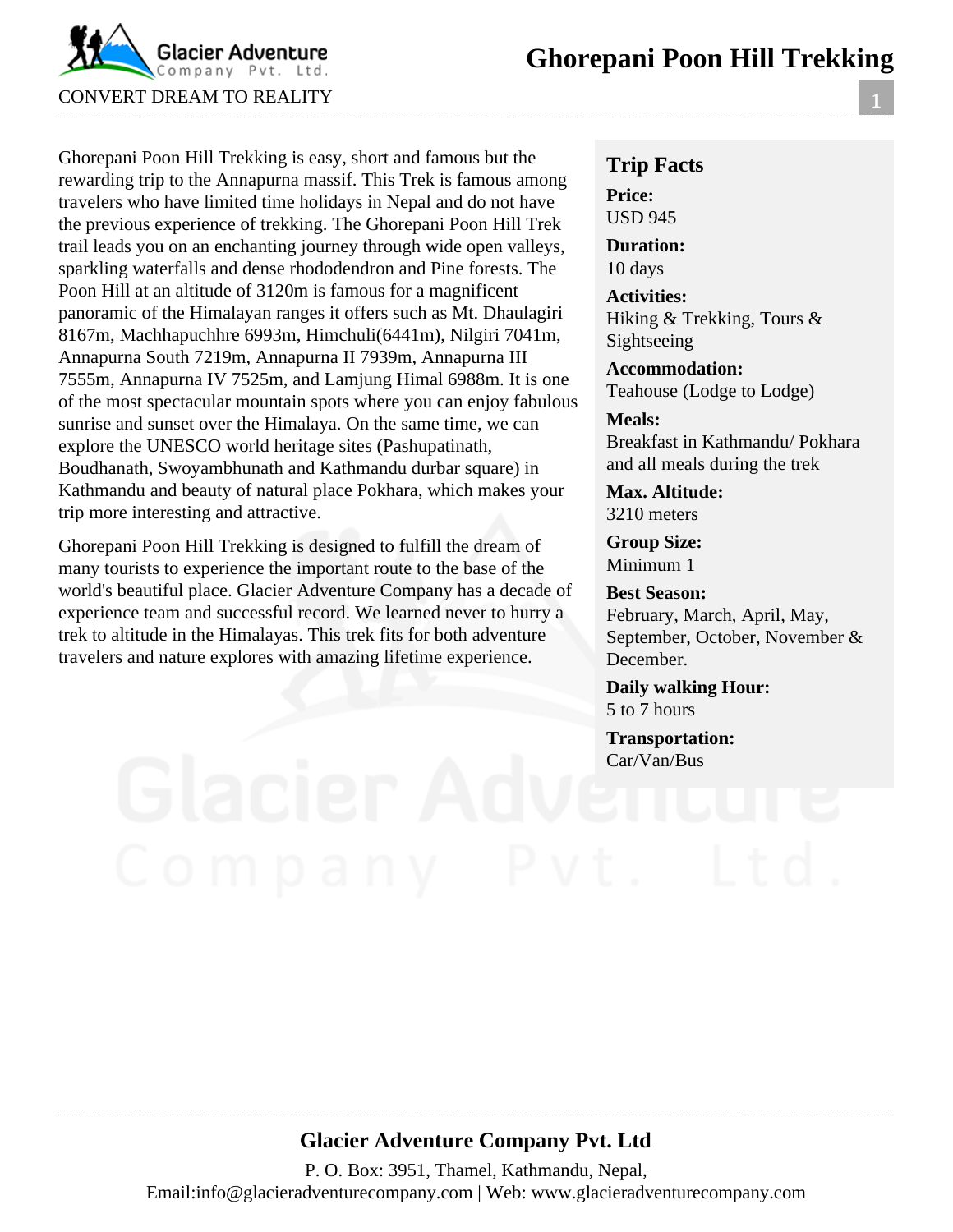**2**

**Day to Day Itinerary**

CONVERT DREAM TO REALITY

Company Pvt. Ltd.

#### **Day 1:Arrival in Kathmandu (1300m)**

#### **Accommodation:** Tourist Standard Hotel | **Meal:** Welcoome dinner

When the traveler arrives airport in Kathmandu, Our representative will meet you and transfer to the hotel, then take a rest in the evening time will have welcome dinner at Nepali restaurant.

#### **Day 2:Kathmandu Sight seeing (1300m)**

**Walking hr:** 6 hrs | **Accommodation:** Tourist Standard Hotel | **Meal:** Breakfast

After breakfast tour guide picks up you for a tour around Kathmandu valley (Pashupati Temple, Boudhanath, Swayambhu, Kathmandu Durbar square) after that prepare for trekking. Traveler meets trekking guide and team member, they check your equipment as well as advice what you need for trekking.

#### **Day 3:Kathmandu to Pokhara (950m)**

#### **Walking hr:** 7 hrs | **Accommodation:** Tourist Standard Hotel | **Meal:** Breakfast

Early in the morning after breakfast go to bus park, then bus leaves 7 am Kathmandu to Pokhara through the beautiful Nepalese countryside to reach the lakeside Pokhara then transfer to the hotel rest of the time explore the around lakeside.

#### **Day 4:Pokhara to Ghandruk (1951m)**

**Walking hr:** 6 hrs | **Accommodation:** Guest house | **Meal:** Breakfast, Lunch & Dinner

After breakfast starts the drive to Nayapul. It takes one and half hours, then the trail follows the normal road to Bireathanti after that the trail follows the Modi Khola through Sauli bazaar than the trail ascending to Ghandruk. The trail passes through the beautiful village, green valleys and rice paddies with amazing mountain views of Annapurna South, Him Chuli and Fishtail.

### **Day 5:Ghandruk to Tadapani (2650m)**

Walking hr: 4 hrs | **Accommodation:** Guest house | **Meal:** Breakfast, Lunch & Dinner Today is Short day. After breakfast starts walking. The trail ascends to Tadapani through Pine and rhododendron forest. Trekkers enjoy with a fishtail, Him Chuli, Annapurna South and Annapurna III.

### **Day 6:Tadapani to Ghorepani (2850m)**

**Walking hr:** 6 hrs | **Accommodation:** Guest house | **Meal:** Breakfast, Lunch & Dinner

Today is a beautiful day. After breakfast start walking. The trail descends to the Tadapani river than cross suspension bridge the trail ascending to lodge after that continue to Banthanti than the trail ascending to Deurali, Before Ghorepani the trail descending. Trekkers cross pine and rhododendron forest with beautiful mountain views of Annapurna III, Fishtail, Him Chuli, Annapurna South, Nilgiri and Dhaulagiri.

### **Day 7:Ghorepani to Tikhedhunga (1550m)**

**Walking hr:** 6 hrs | **Accommodation:** Guest house | **Meal:** Breakfast, Lunch & Dinner Early in the morning, wake up and go to Poon Hill (3210m) to see golden mountain views on sunrise time, like

## **Glacier Adventure Company Pvt. Ltd**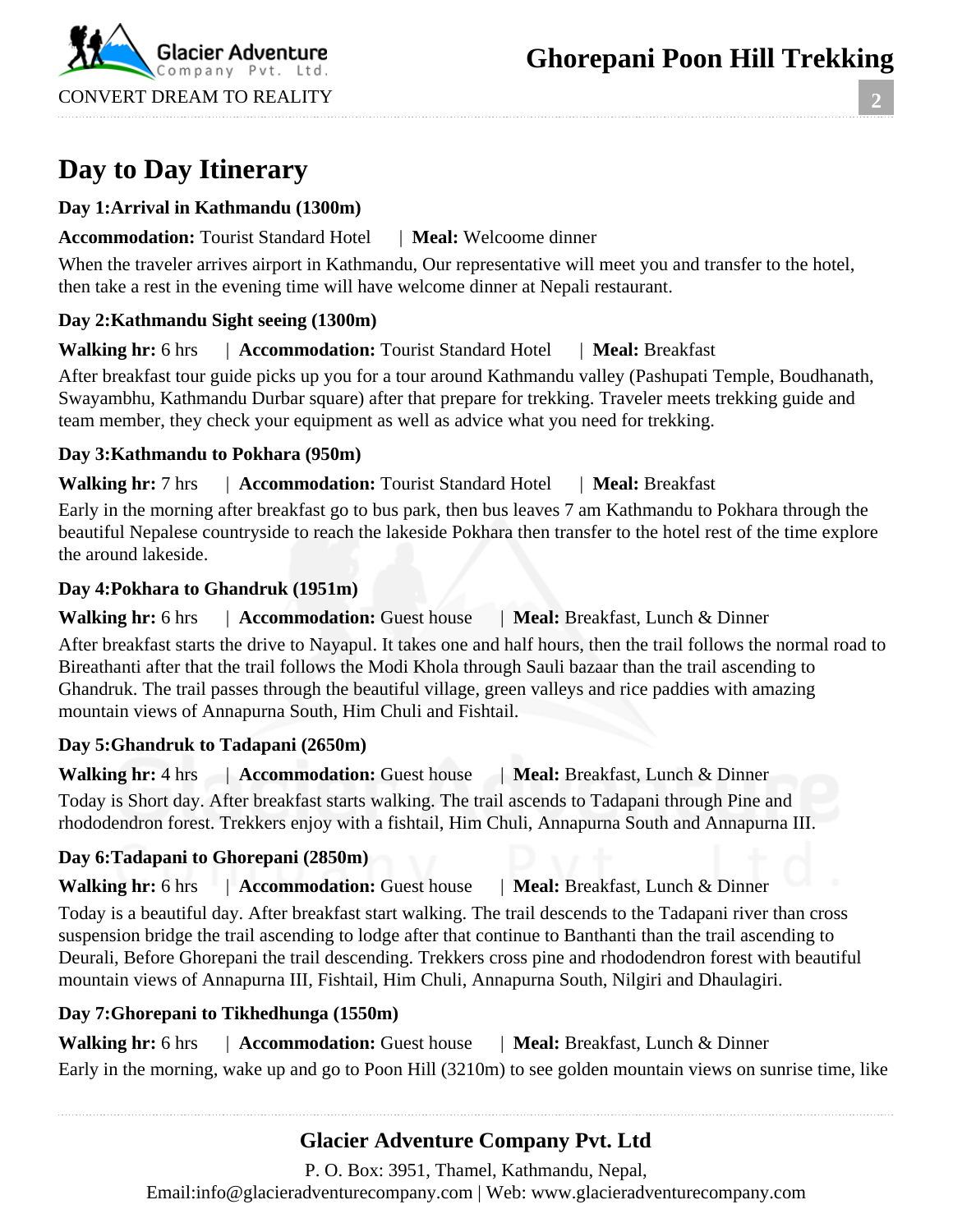# **Ghorepani Poon Hill Trekking**



**3**

Dhaulagiri (8167m) Nilgiri (6940m), Annapurna South (7219m), Fishtail (6991m), Lamjung Himal (6931m) and another neighbor mountain. The Poon Hill is the greatest sunrise viewpoints in Nepal. Travelers descend to Ghorepani after breakfast continues to walk Tikhedhunga (1527m) with amazing mountain views. The trail descends to Tikhedhunga through Green forest and beautiful village Nagethanti, Banthanti, Ulleri finally reach in Tikhedhung.

#### **Day 8:Tikhedhunga to Pokhara (950m)**

**Walking hr:** 5hrs | **Accommodation:** Tourist Standard Hotel | **Meal:** Breakfast & Lunch Today is the last day of trekking after breakfast starts walking from Tikhedhunga. Trekkers, a few hours walk and reach Nayapul then catch a vehicle to reach Pokhara. Evening time explores the Pokhara city.

#### **Day 9:Pokhara to Kathmandu (1300m)**

**Walking hr:** 7 hrs | **Accommodation:** Tourist Standard Hotel | **Meal:** Breakfast & fare well Dinner Early in the morning drive tourist bus Pokhara to Katmandu through the beautiful Nepalese countryside to reach the Kathmandu then transfer to the hotel rest of the time explore the around Thamel.

#### **Day 10:Departure day**

#### **Meal:** Breakfast

We dropped you to the international airport for your departure flight to your onward destinations. The Glacier Adventure Company wishes you a wonderful Himalayan adventure in Nepal.

This above Itinerary is a guideline and a standard pattern of what we provide. Our trips can be customized in your interest to accommodate your specific requirements. We also arrange Ghorepani Poon Hill trekking without sightseeing and hotel arrangements.

NOTE: During the trips, weather conditions, local politics, transportation or multiple other factors. They are beyond our control, can changes itinerary. However, Unlikely that itinerary would be substantially altered, if necessary, Group leader will decide the best alternative, they considering the best one of the whole group. Where a change does occur, we do everything best. we minimize its special effects but we cannot be responsible for the results of delays.

# **Trip Cost Includes**

- Airport / Hotel / Airport pick up  $\&$  drop by private car / van / bus.
- **Standard twin sharing accommodation in two/ three-star hotel in Kathmandu breakfast included (3 nights)**
- **Standard Hotel twin sharing accommodation in Pokhara breakfast included (2 nights)**
- A full day sightseeing tour in Kathmandu valley including tour guide and entrance fees
- All your standard Meals, during the trek.
- Best available Lodges, Guesthouses accommodation during the trek.
- Experience government licensed English speaking Guide (4 people 1 Sherpa/2people 1 porter) during the trek.
- Food, accommodation, salary, insurance, equipment, and medicine for all staff.
- Annapurna conservation Park permits and TIMS

### **Glacier Adventure Company Pvt. Ltd**

P. O. Box: 3951, Thamel, Kathmandu, Nepal,

Email:info@glacieradventurecompany.com | Web: www.glacieradventurecompany.com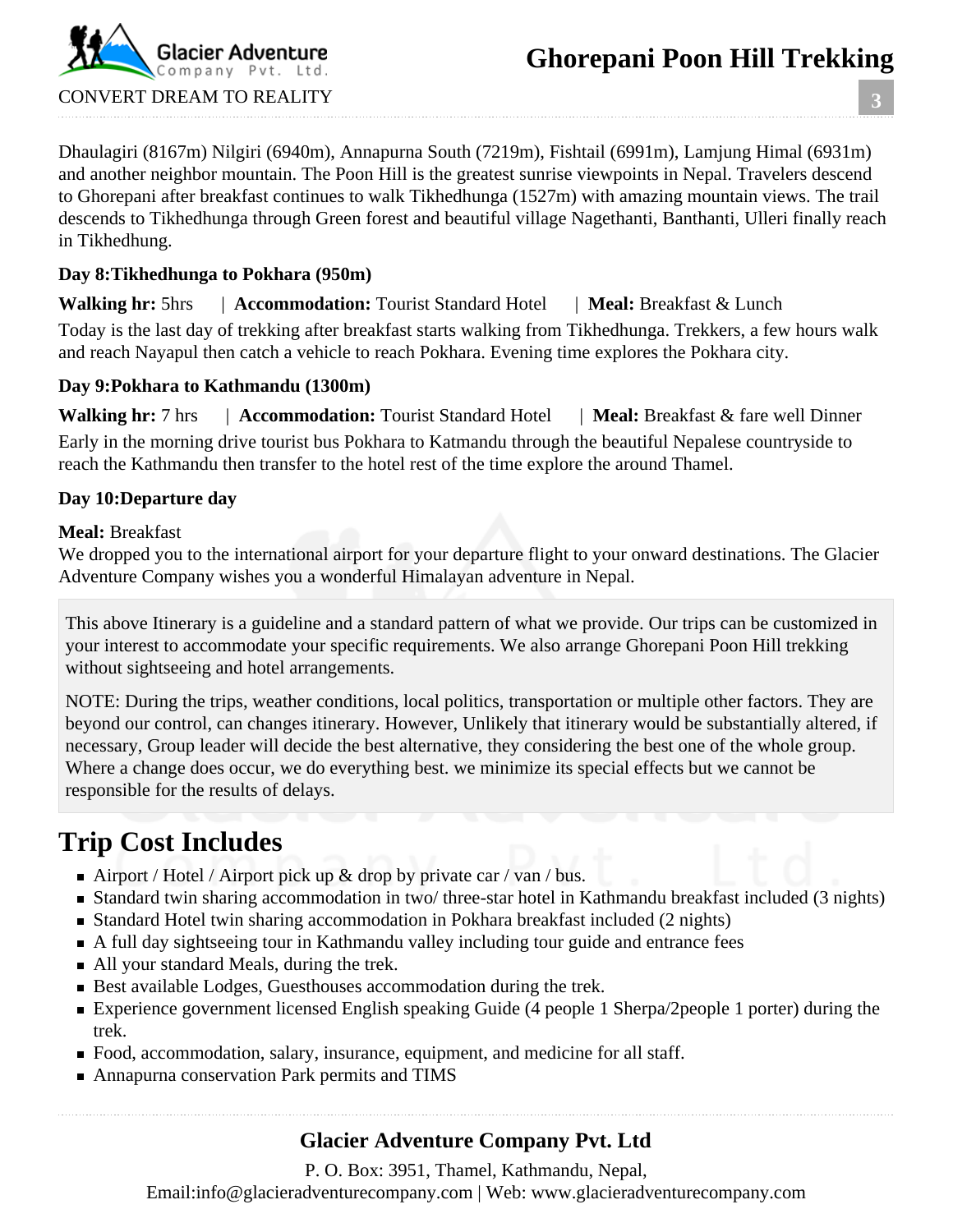# **Ghorepani Poon Hill Trekking**

Company Pvt.

CONVERT DREAM TO REALITY

- Down Jacket and sleeping bag (which needs to be returned after the trek.)
- Free duffel bag, T-shirt and trekking map
- Welcome and farewell dinner
- Surface transfer from and to Kathmandu.
- All our government taxes.
- **Official expense.**

# **Trip Cost Excludes**

- Your travel and rescue insurance
- International airfare and airport departure tax.
- Nepal entry visa, you can obtain a visa easily upon your arrival at Tribhuwan International Airport in Kathmandu.
- **Personal expenses (phone calls, laundry, bar bills, battery recharge, extra porters, bottle or boiled water,** shower etc)
- **Personal trekking Equipment.**
- Tips for staff.
- Others expenses which are not mentioned on Price Includes.
- **Excess baggage charges**
- **Lunch and evening meals in Kathmandu and Pokhara** (and also in the case of early return from the mountain than the scheduled itinerary)
- Extra night accommodation in Kathmandu and Pokhara because of early arrival, late departure, and early return from the mountain(due to any reason) than the scheduled.

#### IMPORTANT NOTE

Trekker's safety is our paramount concern while trekking with Glacier Adventure. Every effort will be made to keep to the above the itinerary. Ghorepani poonhill trekking located remote area in the Annapurna region. Glacier Adventure can't guarantee it such as weather condition, availability of porter and the health of team members can all contribute to change. Guide and Sherpa will try to ensure that the trip runs according to plan but please be prepared to be flexible if necessary.

#### Pre-trip meeting

Glacier Adventure hosts the Pre-trip meeting in Kathmandu 2nd day of the itinerary. Trekkers introduce with trek leader. We will provide an opportunity for individuals to ask questions about Ghorepani poonhill trekking. The pre-trip meeting covers personal equipment, acclimatization and to introduce you to another team member. Glacier Adventure hopes pre-trip meeting have excellent, informative, supportive and fun.

#### Acclimatization

## **Glacier Adventure Company Pvt. Ltd**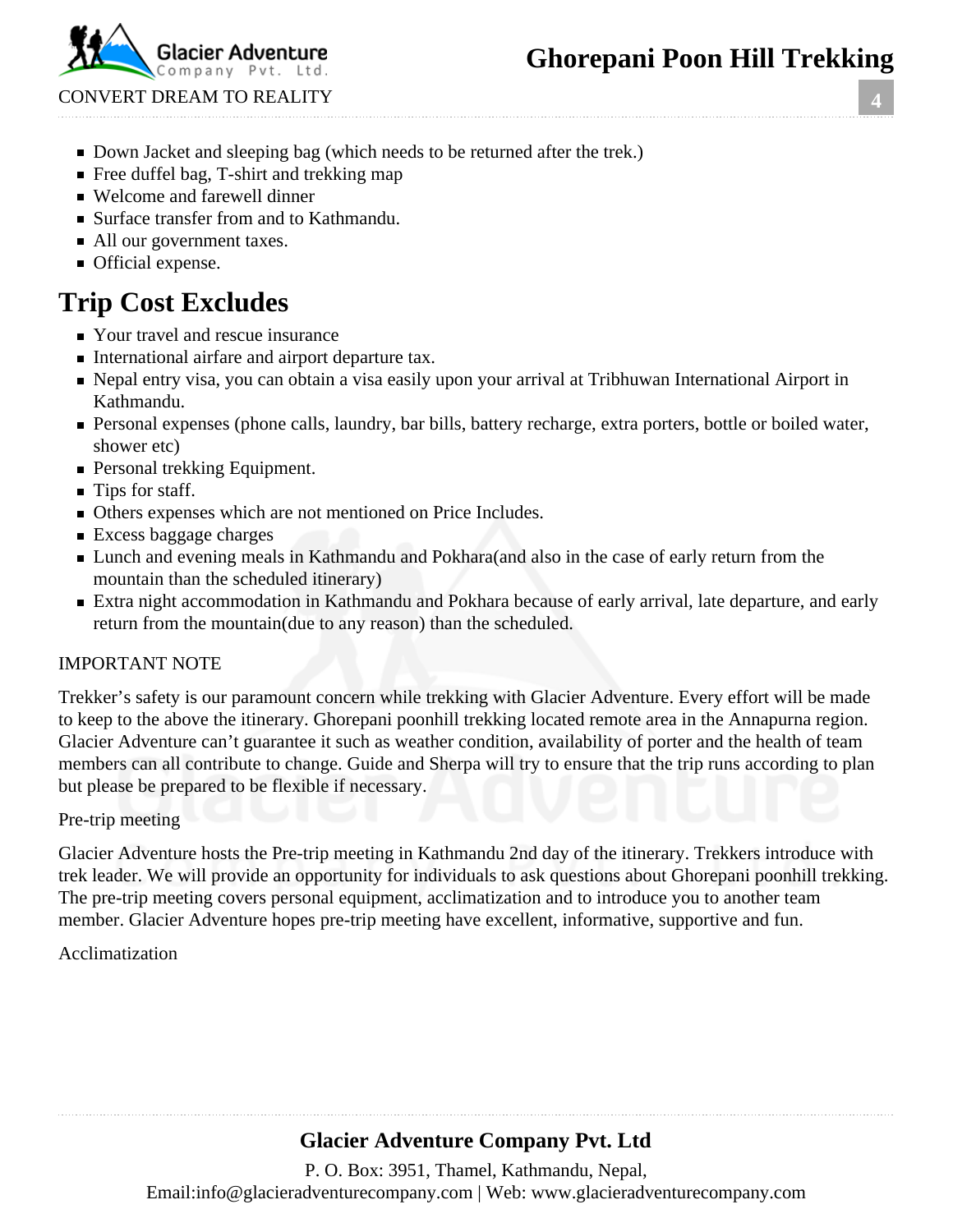

**5**

Glacier Adventure's Ghorepani poonhill trekking itinerary is focus rules AMS (Acute Mountain Sickness) when going up too fast causes a medical condition serious enough to kill. Higher mountains area is less oxygen in the air. If, trekkers are wanted safe Ghorepani Poonhill Trekking. Their body needs some days to rest in the less air environment. Especially, travelers need to know the heart, lungs/blood diseases to consult their doctor before leaving home. Glacier Adventure's itinerary designed to try to prevent AMS as much as possible. It is important to remember that some people are more susceptible than others.

Physical Condition & Experience Requirements

Normally, Ghorepani poonhill trekking is a remote mountain in the Annapurna region. This is suitable for physical fit walkers. The traveler must be in good health and physical condition. Most parts of treks five to six hours walk but some days are seven hours. It is a good idea; prepare yourself in the lead-up to your trip with some regular exercise. The best form of which is long walking in the hill area. Technical experience is not required, hiking experience is an advantage, but the most important thing is a positive attitude and a generous amount of determination. If you have any pre-existing medical conditions, it is vital you let us know the details of these before setting Also, before coming to Nepal it's important to consult your doctor regarding vaccination and any other medical concerns the trip may raise. "Medical and emigration expenses are your responsibility."

#### Insurance

When traveling with Glacier Adventure. Trekkers must be fully insured, including Air rescue, Air ambulance, and treatment service. Have an accident? Trekkers should be careful in choosing a policy; however, as some make special exceptions for adventure travel. Please note that Glacier Adventure doesn't arrange any insurance.

#### Staff Arrangements

Glacier Adventure staffs try to make successful, enjoyable and memorable in your Ghorepani poonhill trekking they are innocent, helpful, experienced and Careful. Your trip leads by the best and most professional leader. He had a long experience. He has knowledge of Culture, Ecosystem, flora and fauna, geography and history of Nepal. Glacier Adventure's leader trained following things

English Language. Trekking guide training. First aid course. Conservation &Biodiversity

#### Porter care

Trekking is adventures. Porter's job is a hard working job. They carry trekker suppliers and baggage that makes a journey easy and comfortable into the remote mountains in the Annapurna region. We ensure all our porters are well trained and well paid. Porters who become sick are treated with the same care and attention as team members and we have previously used helicopters at Tour expense to rescue porters from dangerous situations. The porter's sake, we require all trekkers keep their bag weight 15 to 20kg. We support the work of the International Porter Protection Group (IPPG), Provides help and advice to those organizations to improve the working conditions of the porters on whom we depend.

### **Glacier Adventure Company Pvt. Ltd**